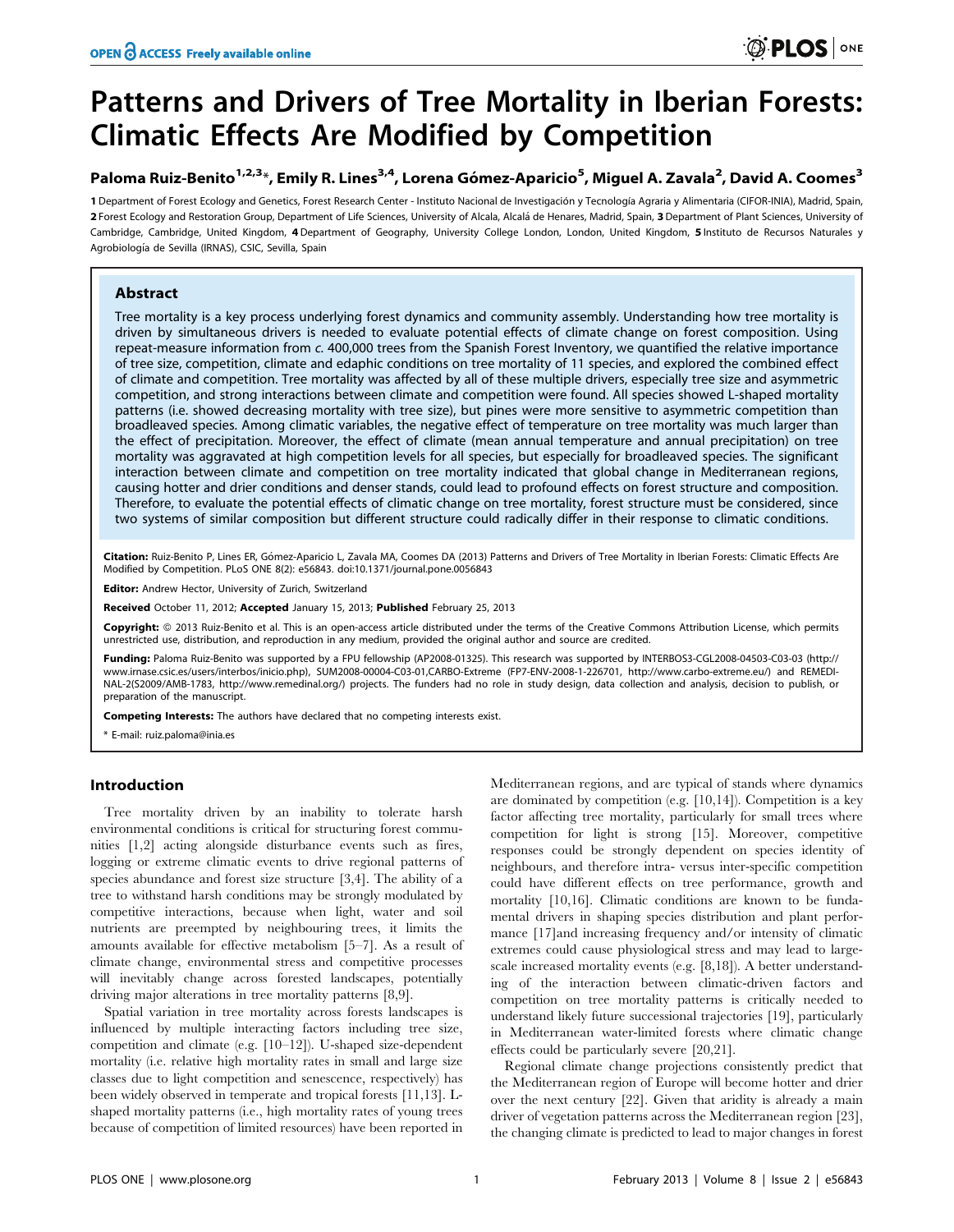structure and composition [20,21,24]. On the other hand, reforestation policies, agricultural land abandonment, coppice cessation and strict protection of some forests have led to a marked increase in forest extent, stand densities and mean tree size over the last 50 years [25–27]. High forest density is expected to lead to high mortality rates, due to the inability of many species to tolerate deep shading [28] or water shortage driven by competition [29], as has already been shown for Iberian forests [30]. Even more importantly, changes in climate and competition could interact to exacerbate their individual effects on mortality rates [26,29]. This possibility has already been suggested for individual tree species such as *Pinus sylvestris* in Mediterranean forests, for which the negative effects of competition for resources (mainly water) were shown to be particulary strong at dry sites [29]. However, no large scale study have yet been undertaken in this region that explores the simultaneous effect of climate and stand structure on tree mortality patterns for multiple coexisting species.

This study quantifies the drivers of mortality for 11 common species in continental Spain using data from 414,841 trees distributed in 35,678 stands, building upon the approach used by Lines et al. [11] to quantify mortality trends in US forests. We aimed to (i) quantify the importance of tree species, size, competition and abiotic environmental conditions on tree mortality (excluding fire related and other catastrophic events); and (ii) evaluate how the effect of climate on tree mortality varies along competition gradients. The effects of competition and climate on mortality have been previously addressed in several studies including use of inventory datasets to that end [9,29,30]. To our knowledge, however, this study is the first regional multispecies large-scale quantification of tree mortality patterns which considers the interaction between climate and competition.

#### Materials and Methods

#### Forest Inventory Data

We used permanent plot data from the second and third Spanish Forest Inventory (SFI-2 and SFI-3, recorded in 1986– 1996 and 1997–2007 respectively). The inventory consists of permanent plots which sample all forested land in mainland Spain on a 1-km<sup>2</sup> cell grid [31]. The time interval between SFI-2 and SFI-3 surveys ranged from 6 to 13 years (mean  $11.1 \pm 0.9$  years). SFI plots have a variable-radius design, comprised of four concentric circular subplots of radius 5, 10, 15 and 25 m within which trees within different size classes are monitored. Trees of 7.5–12.4 cm diameter at breast height  $(D)$  were measured in the 5 m subplot, those of 12.5–22.4 cm diameter in the 10-m radius subplot, those of 22.5–42.4 cm diameter in the 15-m radius subplot, and those larger than 42.4 cm in the 25-m subplot. For each sampled tree, height, D and species identity were recorded. From the forest inventory data we derived two variables for each tree which could be considered as drivers of tree mortality: species dominance index and basal area of larger trees. Species dominance index (sdi, proportion) was calculated as the basal area of a species divided by the total stand basal area as an indicator of conspecific abundance and interspecific competition. Secondly, basal area of larger trees  $(B_L, m^2/ha)$  was calculated as the sum of the basal area of trees with greater D within the plot, which is an indicator of asymmetric competition for light [32,33].

We began our analyses with a dataset of 46,678 plots which included 621,470 trees of 109 species. We then selected 11 species which had at least 10,000 repeat-measure samples (i.e. were recorded as alive in SFI-2 and either alive or dead in SFI-3) and removed all plots in which management such as thinning or harvesting had been recorded during the period between inventories. This subsampling procedure left 414,841 trees of 11 species from 35,678 plots, of which 17% died between inventories. The selected species included three Mediterranean pines (Pinus halepensis Miller, P. pinaster Ait. and P. pinea L.), three mountain pines (P. nigra Arnold, P. sylvestris L. and P. uncinata Mill.), two Mediterranean evergreen oak species (Quercus suber L. and Q. ilex L.) and three deciduous broadleaved species (Q. faginea Lam., Q. pyrenaica Willd and Fagus sylvatica L.) (see Fig. S1).

#### Model Construction and Parameter Estimation

Logistic models of the following general form were used to calculate the annual probability of mortality (e.g. [34,35]):

$$
P_i = 1/(1 + \exp\left(\underline{\alpha} + f_j\right)),\tag{1}
$$

Where  $P_i$  is the annual probability of mortality for tree i,  $\underline{\alpha}$  is an intercept term and  $f_i$  is a function of predictor variables.

For environmental predictors  $X$  we considered linear and quadratic functional forms:

$$
f_{pred} = \gamma_1 X \qquad \text{(linear)} \qquad \text{or} \tag{2}
$$

$$
f_{pred} = \gamma_1 X + \gamma_2 X^2 \qquad \text{(quadratic)} \tag{3}
$$

where  $X$  is a predictor of tree mortality for each species (standardized with mean 0 and standard deviation 1) and  $\gamma_1$  and  $\gamma_2$  are parameters estimated:  $\gamma_1$  determining the slope of the curve and  $\gamma_2$  the curvature.

For modeling size-dependence we used an exponential functional form that allows either U-shaped or L-shaped curves depending on the parameter values [11,19,36]:

$$
f_{size} = \beta_1 D \exp{(\beta_2 D)}
$$
 (4)

where  $\beta_1$  and  $\beta_2$  are parameters and D is the diameter at breast height. The log-likelihood of the inventory data, given a particular parameter set  $(\underline{\theta})$  and the model M is:

$$
\log likelihood(data|M, \theta)
$$
  
= 
$$
\sum_{i} \ln \begin{cases} [1 - P_i]^{S_i} & if tree i survived \\ 1 - [1 - P_i]^{S_i} & if tree i died \end{cases}
$$
 (5)

Eqn (5) represents a sum over all data of the logarithm of the probability of the observation for each tree  $i$  (survived or died), given M and  $\theta$ , where  $S_i$  is the survey interval length (years) for each tree i.

Parameters and credible intervals of logistic models were estimated using an adaptive Metropolis-Hastings MCMC algorithm [37] implemented using software written specifically for this study using C for Windows. MCMC is a simple and efficient approach for estimating parameter values and credible intervals which uses likelihood function, and because we did not use informative priors the mean estimated values of the parameters will be similar to those found using maximum likelihood estimation. We used uniform priors for all parameters, with bounds set much wider than expected parameter values (from  $-6$ to 2), and parameter values were initialised at random values close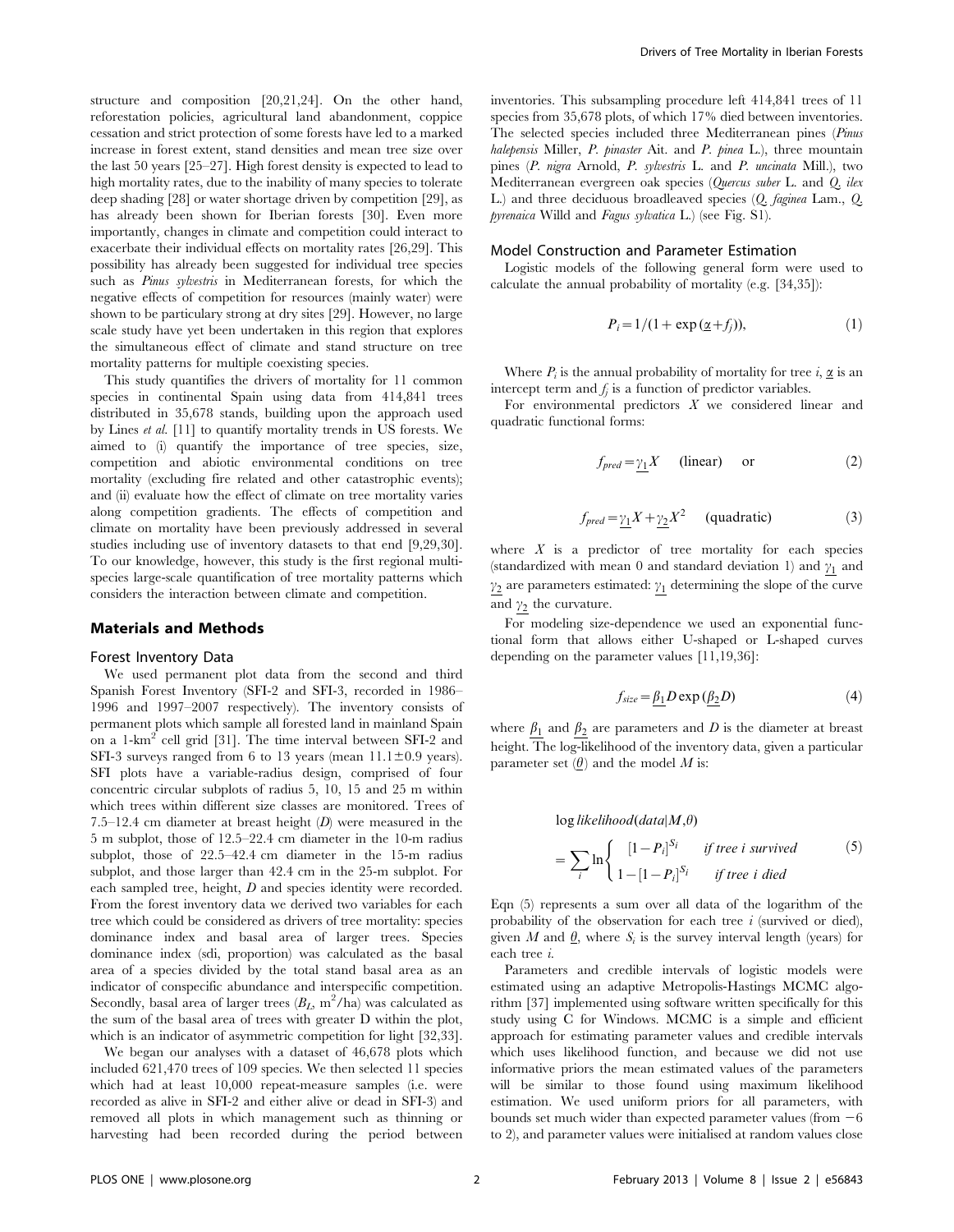to the middle of the allowable range. We assessed convergence of the parameter estimation by running four parallel chains with different initial parameter values and we used the Gelman-Rubin convergence diagnostic [37] within the coda library of R [38]. The models were run using a burn-in of 750,000 iterations for the algorithm to reach the quasi-equilibrium, and a sampling period of 250,000 iterations during which we recorded parameter sets every  $100<sup>th</sup>$  iteration. This provided us with a set of 2,500 samples from the posterior distribution of the parameter for each model M that we parameterized.

## Variable Selection, Model Comparison and Model Validation

We selected six predictor variables from an initial set of 31 available, in order to focus the analyses on the key drivers of mortality and to avoid convergence problems within the MCMC algorithm associated with including closely correlated variables. The selection of environmental variables was made by performing a Principal Component Analysis in R [39], and retaining variables highly correlated with the two first axis; mean annual temperature (*mat*,  $\degree$ C) and annual precipitation (*ap*, mm) were selected as representative of the climatic conditions for each tree (see Fig. S2 and Appendix S1 for full details). We tested single-predictor models comparing different biotic and competition variables (see Appendix S1) and selected: diameter at breast height (D, mm), species dominance index (sdi, proportion)) and basal area of larger trees  $(B_L, m^2/ha)$ . We fitted models using different edaphic variables as single explanatory variables and retained the single best predictor, a categorical measure of organic matter content (omc; taking values of low, medium and high) (see Appendix S1). The final variable set included two climatic variables (mat, ap), three biotic variables  $(D, sdi$  and  $B<sub>L</sub>$ ), and one edaphic variable  $(omc)$ . All the predictor variables were normalized (i.e. the mean was subtracted from each value and divided by the standard deviation), enabling simple comparisons of effect sizes.

Comparison techniques using Bayesian Information Criterion (BIC [40]), based on the principle of parsimony, were used to decide whether a quadratic function of each variable was needed, or whether a linear function would be sufficient, and whether species-specific parameters could be replaced by cross-species parameters (see Eqns. (3)–(4),). We also explored whether including competition  $\times$  environment interactions was statistically justified. To determine this, we judged that a model with a BIC that was ten units less than another was considered to have better statistical support. We compared models with different combinations of variables before selecting the best-supported model parameterised using data from all 109 species (Table S2).

## Evaluating the Relationship between Explanatory Variables and Tree Mortality

Changes in mortality rates along environmental gradients were predicted from the best-supported model for each of the 11 most abundant species (following the method used in [11]). To examine the influence of each predictor we created datasets within which all but the predictor of interest was held constant (at each species' mean value, see Table S3), and we calculated predicted mortality using 100 randomly chosen posterior parameter sets. We plotted these predictions by grouping them into equal size bins which spanned the environmental gradient of interest, and plotting the mean and 95% credible interval of mortality rates of stems in the bin.

To examine the interaction between competition and climate, and evaluate how the effect of climate on tree mortality varied along competition gradients, we predicted the response of trees to competition  $(B<sub>I</sub>)$  in 'cool' and 'hot' locations (i.e. using the lower and upper quartiles of mean annual temperature for a species when making the prediction; see Table S4) and 'dry' and 'wet' locations (i.e. using lower and upper quartiles of mean rainfall for a species when making the prediction; see Table S4). As before, the rest of the predictor variables were maintained at their mean value for each species.

## Results

## Effects of Tree Size, Competition and Abiotic Variables on Tree Mortality

The best-supported model included the effects of all predictor variables as species-specific (see Table S1–S2 for comparisons of candidate models) and took the form:

$$
P_i = 1/1 + \exp\left(\underline{\alpha} + [\underline{\beta_1}D\exp\left(\underline{\beta_2}D\right)] + [\underline{\gamma_1}B_L + \underline{\gamma_2}B_L^2] + [\underline{\gamma_3}Sdi + \underline{\gamma_4}Sdi^2] + [\underline{\gamma_5}mat + \underline{\gamma_6}mat^2]
$$
\n
$$
+ [\underline{\gamma_7}ap + \underline{\gamma_8}ap^2] + [\underline{\gamma_9}omc + \underline{\gamma_{10}}omc^2]
$$
\n
$$
+ [\underline{\gamma_{11}}mat \times B_L] + [\gamma_{12}ap \times B_L])
$$
\n(6)

where predictor variables were: diameter at breast height (D), basal area of larger trees  $(B<sub>L</sub>)$ , species dominance index (sdi), mean annual temperature (mat), annual precipitation (ap), and organic matter content (omc) (see Table S5 for fitted parameter values). Note that D is modelled in exponential form and the rest of predictor variables were all modelled as quadratic functions rather than linear ones. The best model also included interactions between competition and annual precipitation, and between competition and mean annual temperature.

BIC model comparisons indicate that tree size (D) and asymmetric competition  $(B_L)$  were the best determinants of tree mortality for seven of the eleven species analysed (Table 1). Climatic variables were generally less important, with mean annual temperature having a larger influence than annual precipitation, whilst species dominance index and soil organic matter content explained relatively little of the deviance (Table 1).

Pine mortality was most strongly influenced by  $B_L$ , whilst oak species' mortality was highly size dependent (Table 1). For most species, mortality rates were greatest for small trees  $(D < 200$  mm), decreased rapidly with size, before leveling out at larger tree sizes (Fig. 1a). The two exceptions to this rule were  $P$ . uncinata, for which the mortality rate was virtually invariant of tree size, and P. nigra, for which mortality continued to decrease with size without leveling off (Fig. 1a). Tree mortality generally increased with the basal area of larger trees, with this increase being particularly strong for pine species and Q. pyrenaica (Fig. 1b and Table S5). For most species the mortality response showed a stronger response at high B<sub>L</sub> (Fig. 1b). Mortality rates of most species (seven out of 11; see negative value of parameter  $\gamma_3$ , Table S5) decreased as their dominance in a stand increased, and this effect was particularly strong for Mediterranean pines and the broadleaved species Q. faginea and Q. ilex (Fig. 1c).

Eight of the 11 species studied had higher annual mortality rates with increasing mean annual temperature (all but P. pinea, P. uncinata and Q. suber; Fig. 1d), and the effect was particularly strong for P. nigra (see also Table 1). Most species experienced higher increases in mortality at the lower part of the temperature gradient than at high temperatures (but see  $Q$ . *ilex* and  $Q$ . *faginea*; Fig. 1d). For most species, annual precipitation had a lower effect on tree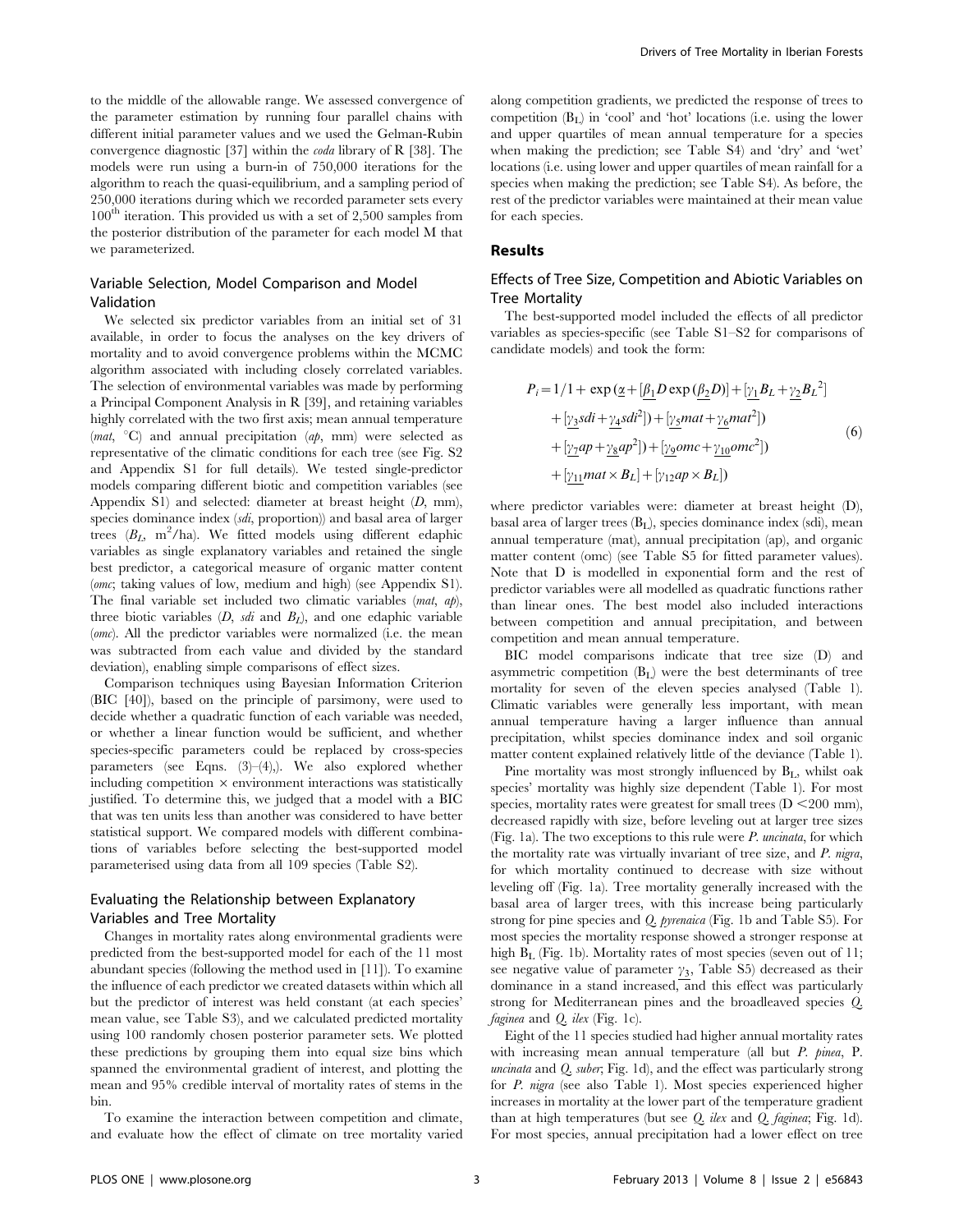Table 1. Relative importance for six variables as predictors of tree mortality, based on Bayesian Information Criterion (BIC) values of single-variable models.

| Species name    | <b>Abbreviation</b> | N      | <b>Variable Rank</b>                     | <b>Predictor variables (<math>\triangle BIC</math>)</b> |              |              |       |              |       |
|-----------------|---------------------|--------|------------------------------------------|---------------------------------------------------------|--------------|--------------|-------|--------------|-------|
|                 |                     |        |                                          | D                                                       | $B_L$        | sdi          | ap    | mat          | omc   |
| $P.$ halepensis | Pha                 | 49,297 | B <sub>1</sub> >D>>omc>sdi>>mat>>ap      | 212                                                     | 0            | 277          | 311   | 289          | 268   |
| P. pinea        | Ppe                 | 15,538 | $D > B_1 > >$ sdi $>$ ap $>$ mat $>$ omc | $\mathbf{0}$                                            | 7            | 130          | 135   | 139          | 140   |
| P. pinaster     | Ppa                 | 75,785 | $B_1>>D>>ap>>omc>>sdi>>mat$              | 30                                                      | 0            | 805          | 761   | 937          | 794   |
| P. nigra        | Pni                 | 45,847 | mat>>D>>omc>>B <sub>1</sub> >sdi>>ap     | 1,315                                                   | 1,580        | 1,813        | 1,840 | $\mathbf{0}$ | 1,529 |
| P. sylvestris   | Psy                 | 87,320 | B <sub>1</sub> >D>max>>omc>>sdi>>ap      | 1,337                                                   | 0            | 1,882        | 1,927 | 1,727        | 1,839 |
| P. uncinata     | Pun                 | 10,750 | B <sub>1</sub> >ap>> mat > sdi > D>omc   | 76                                                      | $\mathbf{0}$ | 76           | 55    | 69           | 82    |
| Q. ilex         | Oil                 | 56,850 | $D>>B_1>>sdi>>mat>>ap>>$ omc             | 0                                                       | 135          | 162          | 226   | 215          | 248   |
| Q. suber        | Qsu                 | 16,593 | $D>>mat>B_{1}>>sdi>ap>omc$               | $\mathbf{0}$                                            | 23           | 37           | 38    | 19           | 42    |
| Q. pyrenaica    | <b>Qpy</b>          | 23,789 | $D>>B_1>>\text{mat}>omc>sdi>>ap$         | 0                                                       | 121          | 407          | 421   | 398          | 404   |
| Q. faginea      | Qfa                 | 12,008 | $sdi>D>8_l>>mat>>omc>>ap$                | $\overline{7}$                                          | 9            | $\mathbf{0}$ | 64    | 20           | 45    |
| F. sylvatica    | Fsy                 | 21,064 | B <sub>1</sub> >D>>omc > sd>mat >ap      | 3                                                       | 0            | 62           | 69    | 69           | 57    |

ABIC values are shown for each predictor variable for each species, which is the difference between the best-supported model and the model of interest. The "variable ranking" column ranks the models in order of statistical support (i.e. BIC value); models considered much less strongly supported than a higher ranking model (i.e. with  $\Delta$ BIC >10 compared with the model ranked immediately above it) are indicated with ">>" while similarly supported models are indicated by ">". Sample size (N) and ABIC for each species and each predictor is shown: diameter at breast height (D), basal area of larger trees (B<sub>L</sub>), species dominance index (sdi), mean annual temperature (mat), annual precipitation (ap) and organic matter content (omc).

doi:10.1371/journal.pone.0056843.t001

mortality than mean annual temperature (Fig. 1d,e), and seven of the 11 species showed increasing tree mortality along the precipitation gradient (see positive parameters  $\gamma_7$ ; Table S5), especially pines (Fig. 1e). For the four remaining species (Q. suber, P. pinea, Q. faginea and Q. pyrenaica), mortality decreased as precipitation increased. The effect of soil organic matter content on tree mortality was relatively low for most species, and much less important than the effect of climate (Fig. 1f, Table 1).

## Climate Effects on Tree Mortality Along Competition Gradients

The modulation of environmental conditions by competitive interactions is described in the temperature  $\times$  competition and rainfall  $\times$  competition terms in Eqn (6) and values of the  $\gamma_{11}$  and  $\gamma_{12}$  parameters in Table S5. To illustrate the influences of these interactions on mortality we plotted predicted mortality rates against  $B<sub>L</sub>$  for trees growing in cool vs. hot sites (Fig. 2) and wet vs. dry sites (Fig. 3). Differences in tree mortality between cool and hot sites were more pronounced at high  $B<sub>L</sub>$  suggesting that competition magnifies the effects of climate on tree mortality (Fig. 2). We generally found a similar pattern for annual precipitation, suggesting that competition inflates the effects of precipitation on tree mortality, increasing the effect of asymmetric competition in wetter sites in five of the six pine species studied (except for P. uncinata and Q. faginea, Fig. 3).

#### **Discussion**

#### Effects of Tree Size and Competition on Tree Mortality

Our analysis showed that tree mortality in Iberian forests was largely driven by competition and tree size, confirming that these variables have a relatively stronger impact on mortality than abiotic variables [10,29,41]. Tree mortality decreased and then leveled off with size (L-shaped mortality), with no species showing increased mortality rates at sizes larger than 200 mm (U-shaped mortality curves, which are commonly reported [11,19,42]). Lshaped mortality patterns suggest that most stands are relatively young and still at the stem exclusion phase of development (e.g. [43,44]), and that few stands had reached the senescence phase [45]. Our results are typical of young competitively thinning stands within which small suppressed trees have high mortality rates [14,30]. This may be the case for many Iberian forests that are either at an early successional stage (i.e. after land abandonment during the last decades) or in which silvicultural exploitation ceased (i.e. cessation of charcoal coppicing) [46,47].

Mortality rates of most species increased because of asymmetric competition (Fig. 1b), suggesting strong effects of asymmetric competition for light on small suppressed trees [43,45]. Interestingly, the increases of mortality along competition gradients were not linear, and most species experienced the largest increases in mortality at high competition levels. Intense competition for limiting resources could push species to their physiological limit and result in the non-linear responses observed along the basalarea gradients [5,48]. Pine species were the most sensitive to competition, whereas a less pronounced response was observed for broadleaved species (particularly Mediterranean evergreen oaks, Fig. 1b). These results agree with previous studies showing Mediterranean pine species to be highly sensitive to competition from neighbours, probably because they are relative shadeintolerance [16,49,50]. Oak species have a comparatively higher ability to survive and grow in low light than pine species [28], and so are less dependent on competition for light [16]. The slight or even negative response observed for Mediterranean evergreen oaks could be related with the facilitative or protective effect of neighbours, which has already been observed for relatively large trees [19].

Tree mortality was influenced by conspecific abundance (as indicated by species dominance index), and this effect was strong for Mediterranean pine species and the broad-leaved Q. faginea and Q. ilex (Table 1 and Fig. 1c). Generally, we observed a decrease in mortality with increasing species dominance index (i.e. at high intraspecific competition, Fig. 1c). Other studies have found that the identity of neighbour species can strongly affect the growth and mortality of a target tree species [10,16,51]. Characteristics of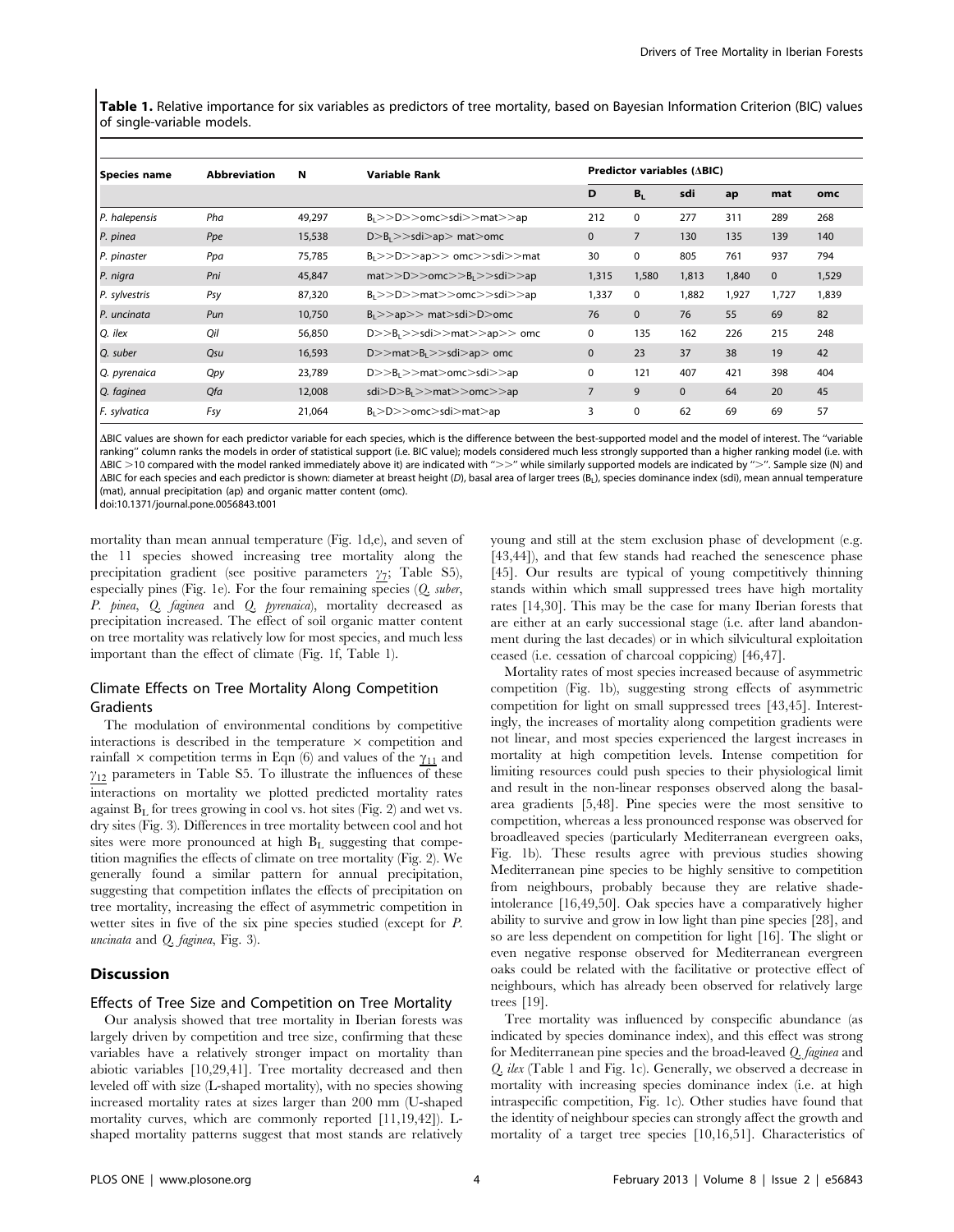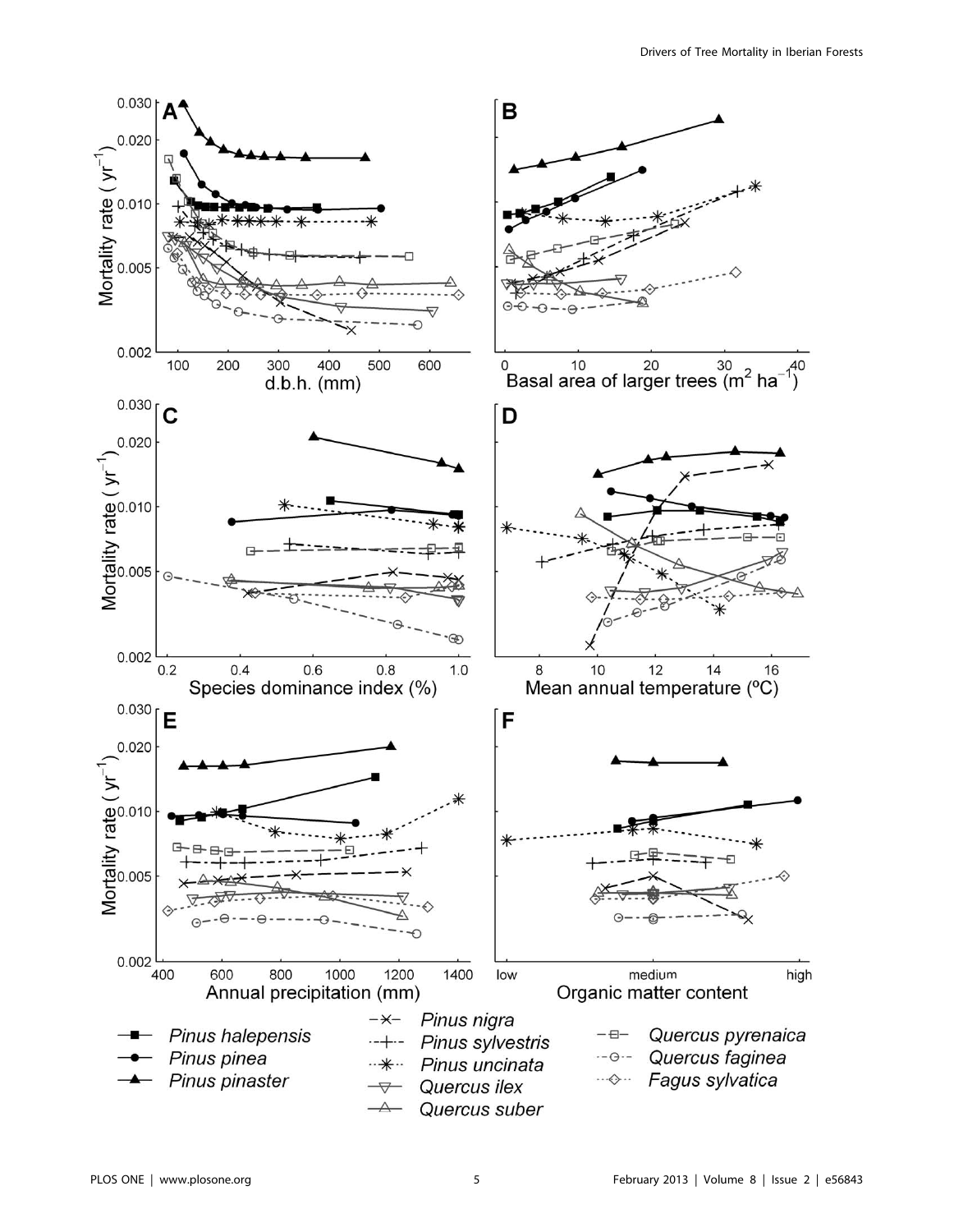**Figure 1. Predicted mortality against stem size, competition and environmental gradients.** Predicted mortality rates (yr<sup>-1</sup>, log scale) in<br>relation to (A) diameter at breast height (mm), (B) basal area of larger trees (m temperature (°C) and (E) annual precipitation (mm) for the 11 most common species of the Iberian Peninsula. doi:10.1371/journal.pone.0056843.g001



Figure 2. Predicted mortality in relation to  $B_L$  in two contrasting climatic areas based on temperature. Predicted annual mortality rates  $(yr^{-1})$  in two contrasting mean annual temperature areas (hot vs. cool) along basal area of larger trees (m<sup>2</sup> ha<sup>-1</sup>) for the 11 most common species of the Iberian Peninsula: (A) P. hapelensis (Pha), (B) P. pinea (Ppe), (C) P. pinaster (Ppa), (D) P. nigra (Pni), (E) P. sylvestris (Psy), (F) P. uncinata (Pun), (G) Q. ilex (Qil), (H) Q. suber (Qsu), (I) Q. pyrenaica (Qpy), (J) Q. faginea (Qfa), (K) F. sylvatica (Fsy). doi:10.1371/journal.pone.0056843.g002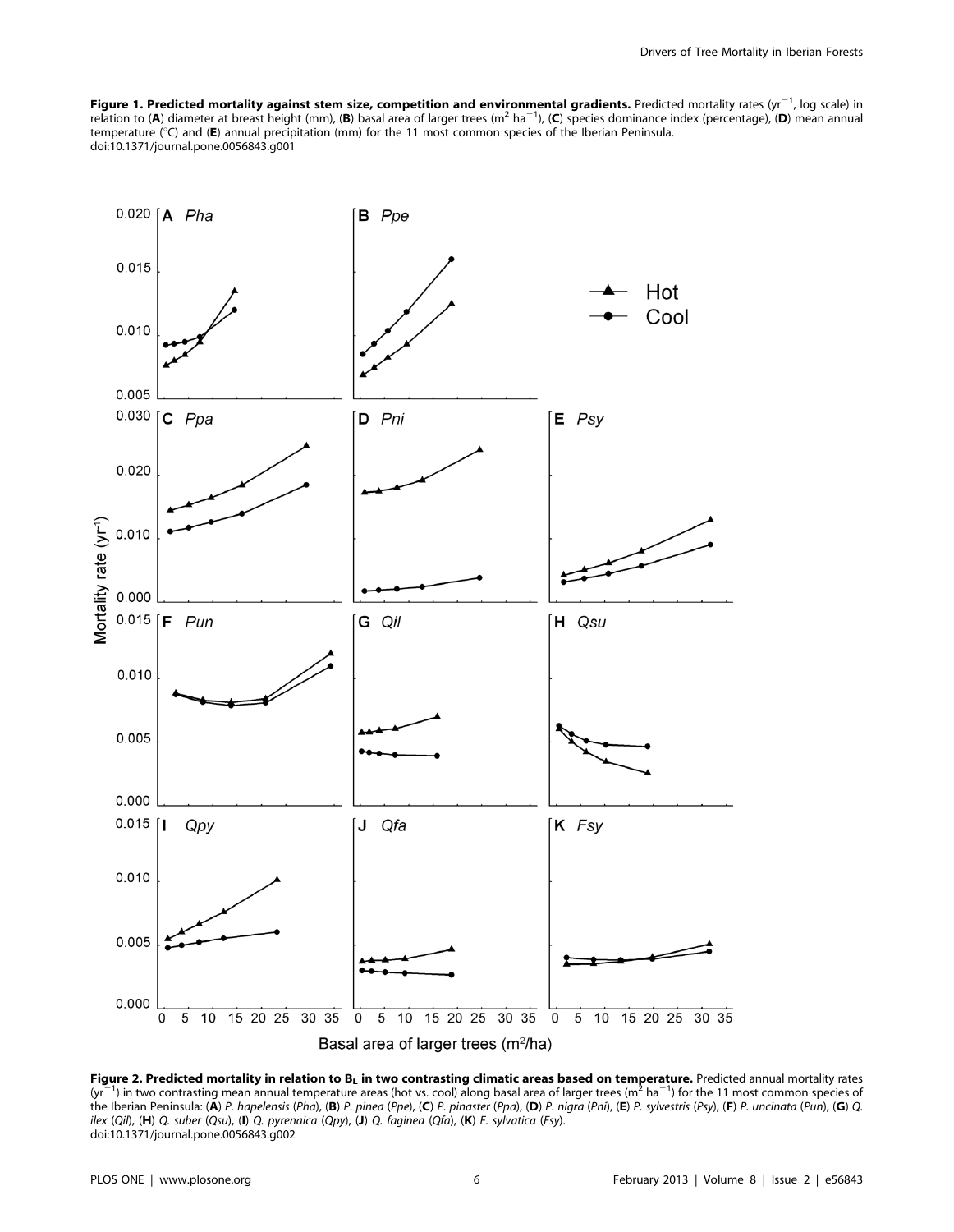

Figure 3. Predicted mortality along B<sub>L</sub> in two contrasting climatic areas based on precipitation. Predicted annual mortality rates (yr<sup>-1</sup>) in two contrasting annual precipitation areas (wet vs. dry) along basal area of larger trees (m<sup>2</sup> ha<sup>-1</sup>) for the 11 most common species of the Iberian Peninsula: (A) P. hapelensis (Pha), (B) P. pinea (Ppe), (C) P. pinaster (Ppa), (D) P. nigra (Pni), (E) P. sylvestris (Psy), (F) P. uncinata (Pun), (G) Q. ilex (Qil), (H) Q. suber (Qsu), (I) Q. pyrenaica (Qpy), (J) Q. faginea (Qfa), (K) F. sylvatica (Fsy). doi:10.1371/journal.pone.0056843.g003

neighbours are critical for tree mortality rates because of their differential effects on the competitive environment experienced [52,53]. The fact that pine species generally more affected by conspecific abundance than oaks could be related to their successional status in Mediterranean forests (see negative  $\gamma_3$ parameter value, Table S5). Thus, whereas pines can be the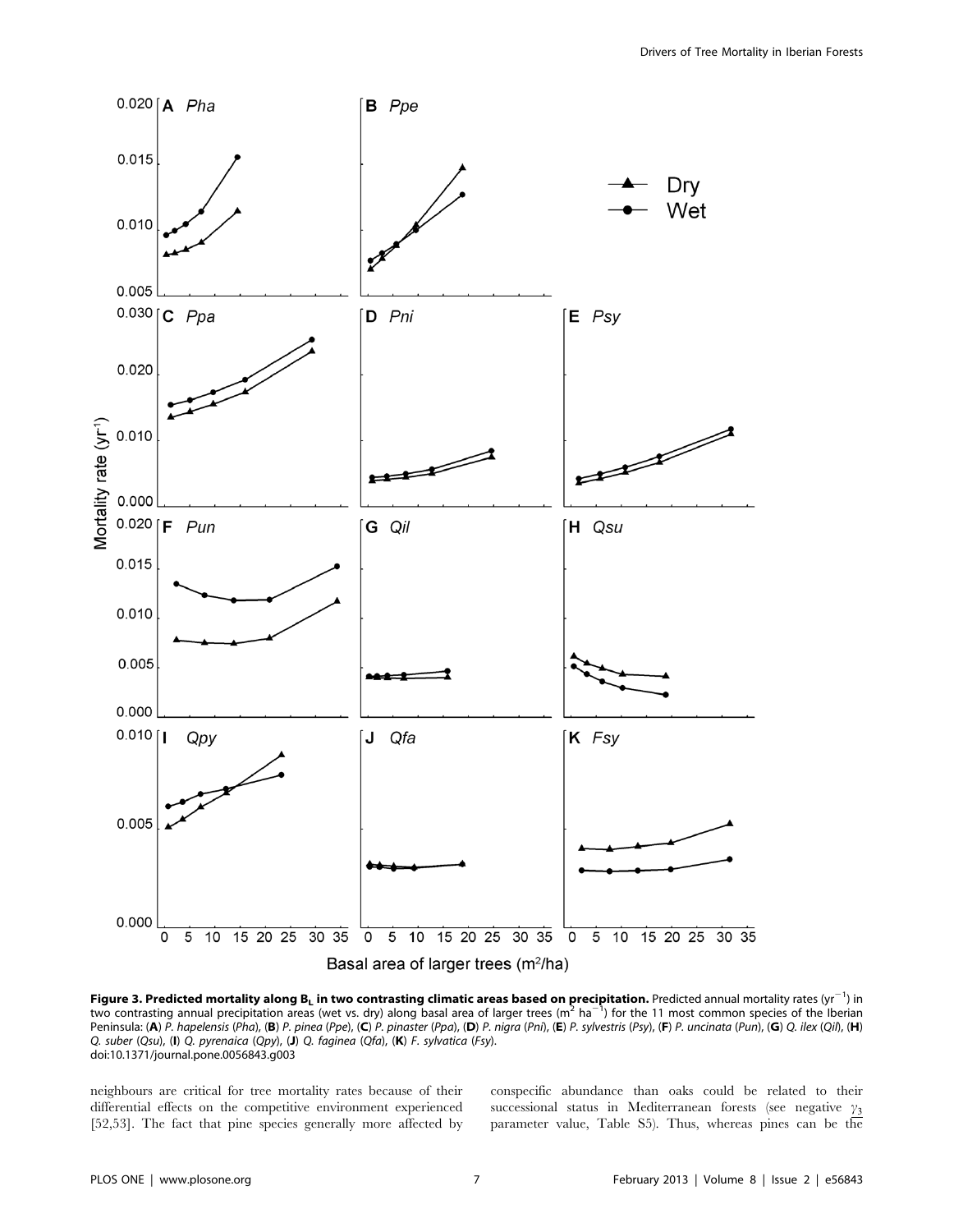successional end point under severe environmental conditions [54,55], in more mesic environments they usually represent early successional stages, and are eventually partially or totally displaced by oak species. Oak species are comparatively more shade tolerant than pines, accumulate more leaf area and form denser crowns which cast deeper shade [7,56,57]. Therefore, mortality rates of shade-intolerant pines could be expected to be lower in monospecific stands where they do not have to compete for light with competitively superior oak species.

#### Effects of Climate on tree Mortality

We found that tree mortality rates generally increased with increasing temperature (Fig. 1d). Increases in mortality with temperature were not restricted to the hotter parts of the gradient, and we found steep increases in cooler areas for some species (Fig. 1d, [8,29]). The negative effects on mortality at high temperatures are probably related to the strong influence that temperature-driven stress has in Mediterranean areas [2,9]. At high temperatures, pines close stomata to prevent hydraulic failure (i.e. cavitation of water columns), and this can lead to carbon starvation because of depletion of carbon stores due to high respiration costs [8,18]. Meanwhile, oaks have drought tolerance mechanisms (i.e. stomatal closure is less severe and transpiration continues at relatively high rates) and are therefore more likely to die because of hydraulic failure rather than carbon starvation, although both processes are strongly interrelated [58,59]. In agreement with this idea drought-induced mortality has already been reported for Iberian mountain pine populations of P. nigra and P. sylvestris at the rear edge of their distribution [60]. The exception to the general pattern was found with the mountain pine P. uncinata and the Mediterranean species  $P.$  pinea and  $Q.$  suber, for which we observed decreased mortality with increased temperatures (Fig. 1d). P. uncinata largely occupies cold areas in the high mountains of the Iberian Peninsula, where low temperatures represent a physiological constraint for species performance. Therefore, this species could benefit from the more benign conditions derived from an increase in mean annual temperature (Fig. S1f, [46]). Such an increase could also benefit particularly cold-sensitive species, such as Mediterranean P. pinea and Q. suber [61].

Annual precipitation had relatively lesser effect on tree mortality for most species (Table 1, Fig. 1, [9,41]). Generally, the mortality rates of pine species were more affected by precipitation than broad-leaved species and increased at high precipitation levels (Fig. 1e). The increased mortality in wet sites, although in principle counter-intuitive for water-limited environments like the Mediterranean, could be related to other co-occurring abiotic conditions in these more productive sites. Water availability correlates with favourable conditions for growth and thus could lead to high mortality of small and suppressed trees [30,62]. Another plausible explanation is that high precipitation levels in Iberian forests usually occur in areas of high altitude and low temperature, where increased mortality rates may be caused by the low tolerance of tree species to cold conditions or frost damage [61].

## Climatic Effects on Tree Mortality Along Competition Gradients

A major finding of this work is the importance of the interactive effects of climate and competition on the mortality rates of the 11 tree species studied. These imply that the differences in mortality rates among contrasting climatic scenarios (particularly those of temperature) are strongly amplified by high competition levels for most species. For example, we found that while mortality rates of Q. pyrenaica in hot and cold areas were relatively similar in the absence of competition (a rate of around 0.005 trees per tree per year), mortality in hot areas was almost double that in cold sites at high competition levels (Fig. 2i). Moreover, for some species the climate-competition interaction caused complete changes in mortality rates from being higher at low competition levels in cool than in hot sites, and observing the contrary trend at high competition levels (e.g. see P. halepensis and F. sylvatica in Fig. 2). The high mortality rates in hot sites at high competition levels could be the result of the combination of increases in tree water demand due to higher evapotranspiration rates and lower water supply due to increased competition with neighbours [26,48]. On the other hand, precipitation effects on tree mortality were also aggravated at high competition levels for five of the six pine species studied, highlighting that asymmetric competition is particularly strong in wetter and more productive sites (Fig. 3). Thus, in agreement with previous studies performed on tree growth [63], we suggest competition for light could be particularly intense in productive areas, causing a general increase in tree mortality rates of pine species. Our findings imply that predictions of climate change effects on forest dynamics and species distribution cannot be made without acknowledging the particular structural characteristics of the forest, since two systems of similar composition but different structure could radically differ in their response to changes in climate.

Interestingly, the nature of the climate and competition interaction found in this study for tree mortality is opposite to that found in a parallel study for tree growth [16]. While we found that competition amplified mortality differences among contrasting climatic areas, Gómez-Aparicio et al. [16] found that competition limited growth rates and their variation along climatic gradients. When put together, the results of these two studies suggest that increased aridity in Mediterranean regions could cause strong changes on tree demographics of high-density forests by both increasing mortality and suppressing growth. Moreover, since the predicted changes are not the same for all species, this could translate into larger inter-specific differences in these key demographic traits, potentially altering competitive hierarchies and affecting forest structure and composition.

#### **Conclusions**

Our results suggest that tree mortality in Iberian forests is primarily shaped by tree size and competition, but is also influenced by climatic conditions (particularly temperature) and soil properties. We show, for the first time, that competition and temperature interact strongly to determine tree mortality rates, with competition causing an amplification of climate effects for almost all species (i.e. negative effects of high mean annual temperature). These interactions imply that dense forests are particularly vulnerable to large increases in mortality rates due to climate change. This result is important for the Mediterranean region as dense forests are becoming increasingly common as a result of reforestation policies and less intensive exploitation of forest resources [47,54]. Density reductions, either by self-thinning or selective thinning of suppressed trees could be used as an adaptation measure to climatic change in highly dense stands of both pines and hardwoods, since we found that virtually all tree species were strongly affected by competition either directly (in the case of pines) or indirectly through the interaction with climate (in the case of broadleaved species). This is particularly true for forest systems in which current density is a legacy or previous management history rather than a natural secondary succession process (i.e., abandonment of old pine plantations and coppices). Moreover, basal area reductions in these forest types would not only reduce tree mortality and increase tree growth [12,16], but might also have other desirable effects such as promoting tree and understory species regeneration (e.g. [27]), species coexistence [64]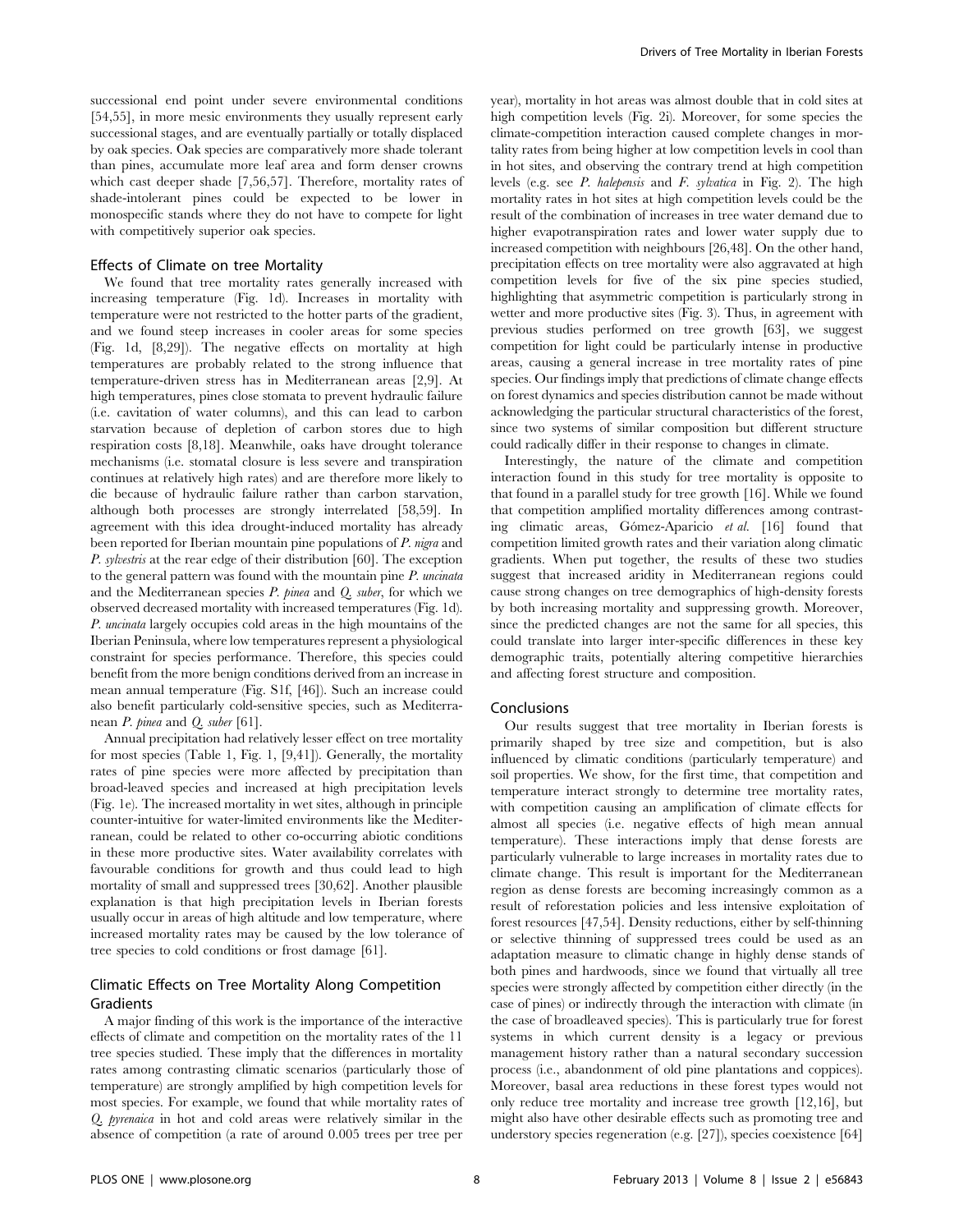and carbon accumulation (e.g. [30]); and reducing fire risk [65], defoliation [9] and forest decline [66,67].

The fact that mortality of Mediterranean tree species is shaped by the interaction among competition and climate suggests that changes in demographic and competition processes are likely to be key factors shaping future species distribution and forest structure in the Mediterranean region [9,16]. A direct implication of this result is that any attempt to predict changes in species distributions due to climate change should not only be based on individual species responses to climate (e.g. [68]), but also consider stand structure characteristics and demographic processes (see also [16]). Our results show that interactions between climate and competition could intensify the effects of global change on the key demographic process of mortality, and highlight the importance of considering these interactions in management practices and predictions of future species distribution.

#### Supporting Information

Figure S1 Map of the stands included for each one of the 11 species included in the analysis. The permanent stands of the SFI used to analyze the mortality patterns in the Iberian Peninsula with the total number of trees (n) and the death trees (m) for each species are shown. In black the Pinus species and in grey the Quercus and Fagus species are shown. (TIF)

Figure S2 Principal Component Analysis if topographic and climatic variables. Results of principal component analysis performed over the initial 26 topographic and climatic variables showing the graph of (A) PC1 in relation to mean annual temperature ( $\rm^{\circ}C$ ) and (B) PC2 in relation to annual precipitation (mm). The red line shows a linear adjustment between the PCA axis and the climatic variable.

(TIF)

Table S1 Comparison of single-predictor models fitted for each of the six predictors of tree mortality; models were fitted which allowed parameters to vary among species and compared with models in which a single parameter was fitted for all species; different functional forms are all compared.

(DOC)

#### References

- 1. Harper JL (1977) Population biology of plants. London: Academic Press. 892 p.
- 2. van Mantgem PJ, Stephenson NL (2007) Apparent climatically induced increase of tree mortality rates in a temperate forest. Ecol Lett 10: 909–916.
- 3. Das A, Battles J, van Mantgem PJ, Stephenson NL (2008) Spatial elements of mortality risk in old-growth forests. Ecology 89: 1744–1756.
- 4. Purves DW, Lichstein JW, Strigul N, Pacala SW (2008) Predicting and understanding forest dynamics using a simple tractable model. Proc Natl Acad Sci USA 105: 17018–17022.
- 5. Franklin JF, Shugart HH, Harmon ME (1987) Tree death as an ecological process. Bioscience 37: 550–556.
- 6. Kobe RK (1996) Intraspecific variation in sapling mortality and growth predicts geographic variation in forest composition. Ecol Monogr 66: 181–201.
- 7. Pacala SW, Canham CD, Saponara J, Silander JA, Kobe RK, et al. (1996) Forest models defined by field measurements: estimation, error analysis and dynamics. Ecol Monogr 66: 1–43.
- 8. Allen CD, Macalady AK, Chenchouni H, Bachelet D, McDowell N, et al. (2010) A global overview of drought and heat-induced tree mortality reveals emerging climate change risks for forests. For Ecol Manage 259: 660–684.
- 9. Carnicer J, Coll M, Ninyerola M, Pons X, Sánchez G, et al. (2011) Widespread crown condition decline, food web disruption, and amplified tree mortality with increased climate change-type drought. Proc Natl Acad Sci USA 108: 1474– 1478.
- 10. Olano JM, Laskurain NA, Escudero A, De La Cruz M (2009) Why and where do adult trees die in a young secondary temperate forest? The role of neighbourhood. Ann For Sci 66: 105.

Table S2 Comparison of alternative mortality models specified at species level. We tested 16 candidate models without interaction and non-linear variables and seven models that include all possible interactions between climatic variables and basal area of larger trees (testing linear and non-linear forms of the climatic variables).

(DOC)

Table S3 Mean values for each numeric variable and species included in the final mortality model. Standard error, minimum (Min) and maximum (Max) ([Min, Max]) is also given.

(DOC)

Table S4 Temperature and precipitation in cool vs. hot and dry vs. wet sites, respectively. Mean [minimum, maximum] values of mean annual temperature in cool and hot sites and annual precipitation in dry and wet sites are given for the 11 species included in the best model.

(DOC)

Table S5 Bayesian means and 95% credible intervals for each parameter of the final model for each of the 11 common species.

(DOC)

Appendix S1 Description of biotic and abiotic variables included in the analysis and variable selection. (DOCX)

#### Acknowledgments

We thank the Ministerio de Agricultura, Alimentación y Medio Ambiente (Dirección General de Medio Natural y Política Forestal) for granting the access to the Spanish Forest Inventory Data and J. Madrigal-González, C. Messier and K. Dolos for interesting discussion on earlier versions of this manuscript.

#### Author Contributions

Performed the statistical analysis: ERL PRB. Interpretation of the data: DAC ERL LGA PRB MAZ. Conceived and designed the experiments: DAC ERL MAZ PRB. Performed the experiments: ERL PRB. Analyzed the data: ERL PRB. Wrote the paper: DAC ERL LGA MAZ PRB.

- 11. Lines ER, Coomes DA, Purves DW (2010) Influences of forest structure, climate and species composition on tree mortality across the Eastern US. PloS ONE 5: e13212.
- 12. Rohner B, Bigler C, Wunder J, Brang P, Bugmann H (2012) Fifty years of natural succession in Swiss forest reserves: changes in stand structure and mortality rates of oak and beech. J Veg Sci 23: 892–905.
- 13. Lorimer CG (1983) Tests of age-independent competition indices for individual trees in natural hardwood stands. For Ecol Manage 6: 343–360.
- 14. Coomes DA, Allen RB (2007) Mortality and tree-size distributions in natural mixed-age forests. J Ecol 95: 27–40.
- 15. Peet RK, Christensen NL (1987) Competition and tree death. Bioscience 37: 586–595.
- 16. Gómez-Aparicio L, García-Valdés R, Ruiz-Benito P, Zavala MA (2011) Disentangling the relative importance of climate, size and competition on tree growth in Iberian forests: implications for management under global change. Glob Chang Biol 17: 2400–2414.
- 17. Begon M, Harper JL, Townsend CR (1996) Ecology: individuals, populations and communities. Oxford: Backwell Science. 1068 p.
- 18. McDowell N, Pockman WT, Allen CD, Breshears DD, Cobb N, et al. (2008) Mechanisms of plant survival and mortality during drought: why do some plants survive while others succumb to drought? New Phytol 178: 719–739.
- 19. Hurst JM, Allen RB, Coomes DA, Duncan RP (2011) Size-specific tree mortality varies with neighbourhood crowding and disturbance in a montane Nothofagus forest. PLoS ONE 6: e26670.